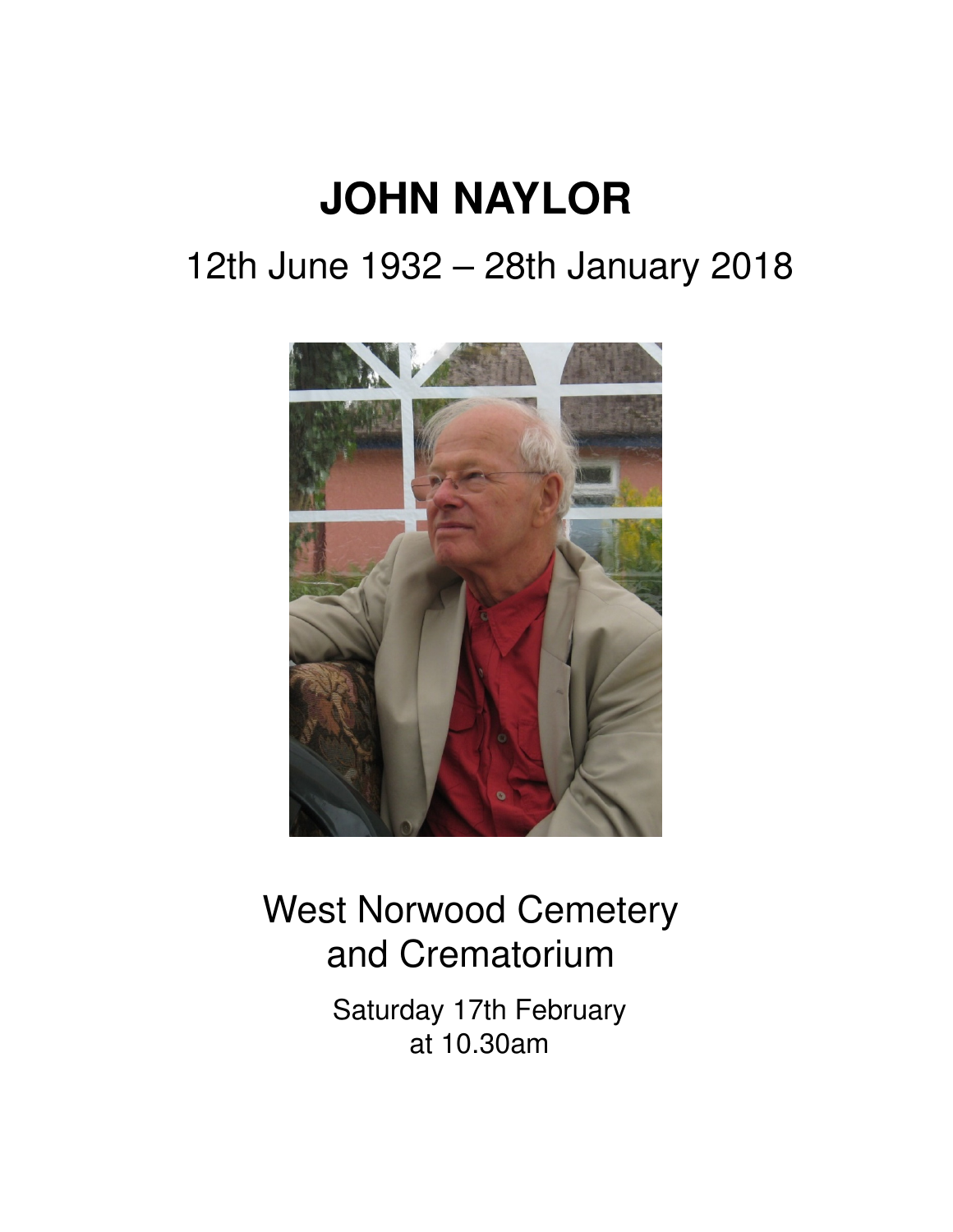| Celebrant:     | <b>Trevor Moore, Humanists UK</b> |
|----------------|-----------------------------------|
| <i>Piano</i> : | Philippa Naylor                   |
| Readings:      | <b>Emily Naylor</b>               |

If you would like to make a donation in memory of John, please choose one of:

ABF The Soldier's Charity (formerly the Army Benevolent Fund) The Royal National Institute of Blind People **WaterAid**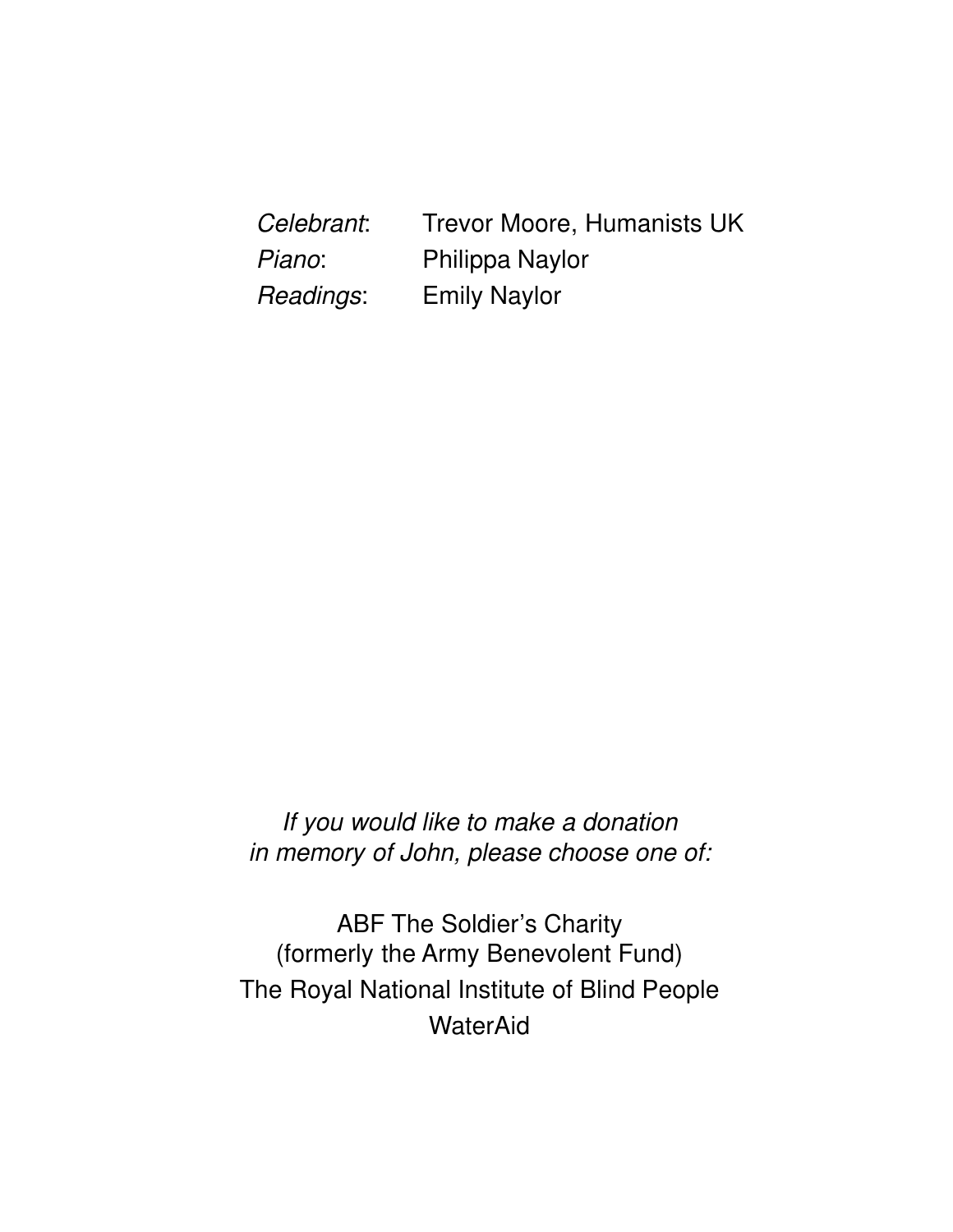## **ORDER OF SERVICE**

#### **MUSIC**

Mozart, Serenade in E flat major, K375 Scottish Chamber Orchestra Wind Soloists

#### **ENTRY MUSIC**

JS Bach, The Well-Tempered Clavier, Book I, Prelude in E flat minor

#### **WELCOME**

Trevor Moore

#### **READING**

William Shakespeare, Sonnet XXX

When to the sessions of sweet silent thought I summon up remembrance of things past, I sigh the lack of many a thing I sought, And with old woes new wail my dear time's waste: Then can I drown an eye, unus'd to flow, For precious friends hid in death's dateless night, And weep afresh love's long since cancell'd woe, And moan th' expense of many a vanish'd sight; Then can I grieve at grievances foregone, And heavily from woe to woe tell o'er The sad account of fore-bemoaned moan, Which I new pay as if not paid before. But if the while I think on thee, dear friend, All losses are restor'd, and sorrows end.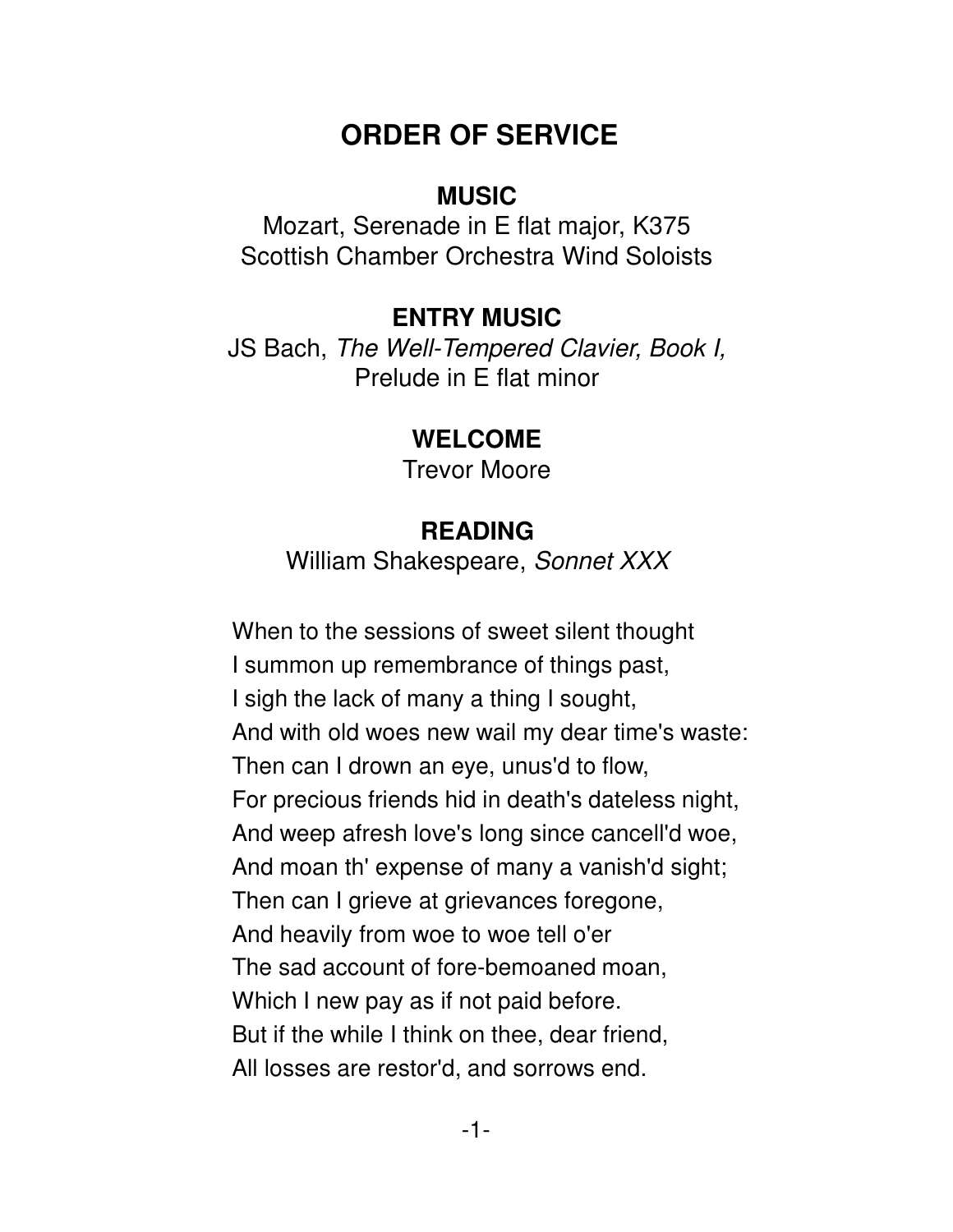## **TRIBUTE**

Gill Davies

#### **READING**

From Anthony Powell, A Question of Upbringing (Vol.1 of A Dance to the Music of Time)



**TRIBUTE** Frances Morris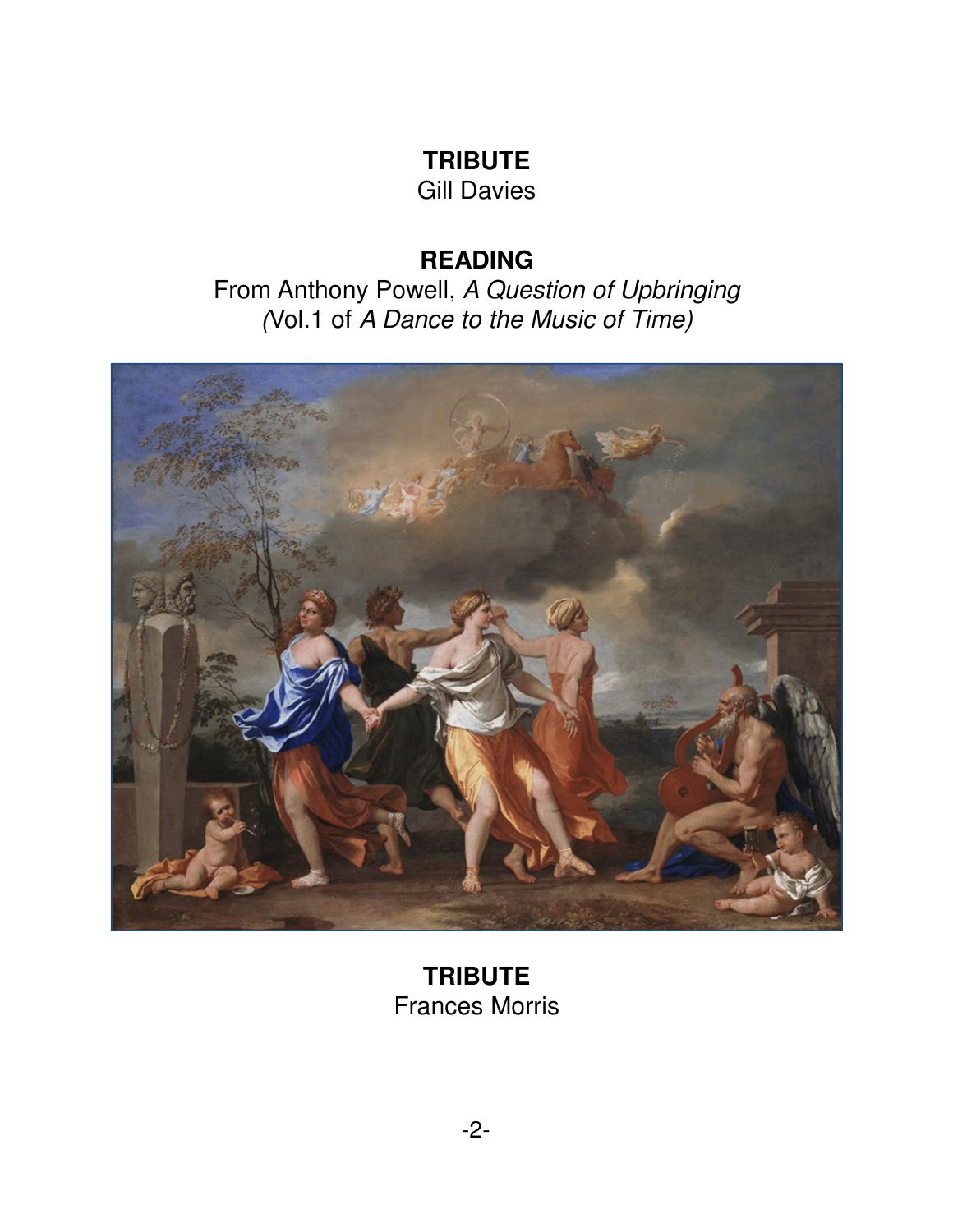#### **MUSIC**

JS Bach, The Well-Tempered Clavier, Book I, Prelude in F minor

#### **TRIBUTE**

Funke Odelola

#### **READING**

Percy Bysshe Shelley Music, when soft voices die

Music, when soft voices die, Vibrates in the memory, Odours, when sweet violets sicken, Live within the sense they quicken

Rose leaves, when the rose is dead, Are heaped for the beloved's bed, And so thy thoughts, when thou are gone, Love itself shall slumber on.

### **TRIBUTE**

James Naylor

### **REFLECTION**

Brahms, Intermezzo No.1 in E flat, op.117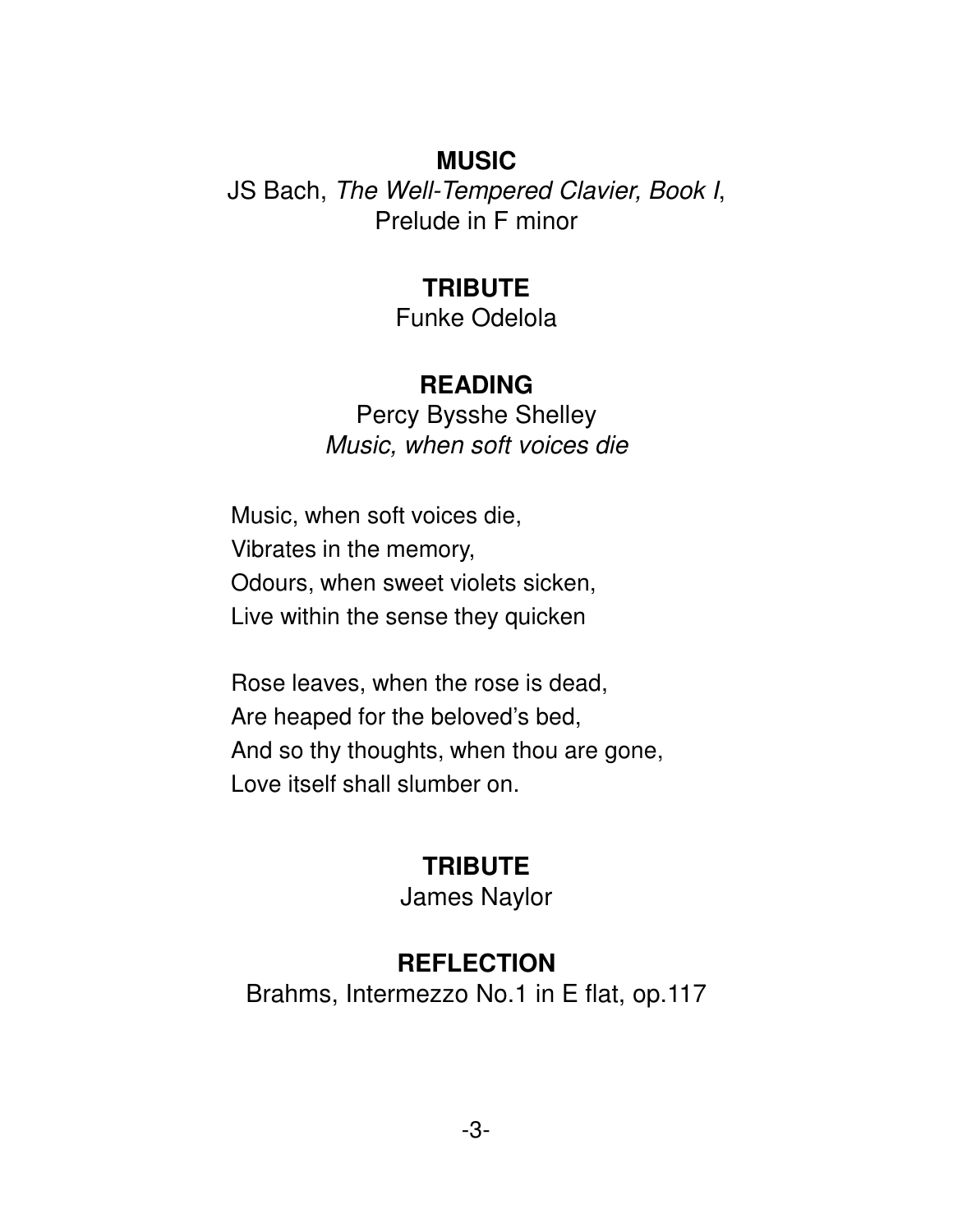#### **FAREWELL**

From William Shakespeare, Cymbeline, Act 4, scene ii Please join in where marked in **bold**

> Fear no more the heat o' the sun, Nor the furious winter's rages; Thou thy worldly task hast done, Home art gone, and ta'en thy wages: Golden lads and girls all must, As chimney-sweepers, come to dust. Fear no more the frown o' the great; Thou art past the tyrant's stroke; Care no more to clothe and eat; To thee the reed is as the oak: The sceptre, learning, physic, must All follow this, and come to dust. Fear no more the lightning flash, Nor the all-dreaded thunder-stone; Fear not slander, censure rash; Thou hast finish'd joy and moan: All lovers young, all lovers must Consign to thee, and come to dust. **No exorciser harm thee! Nor no witchcraft charm thee!**

**Ghost unlaid forbear thee! Nothing ill come near thee! Quiet consummation have; And renowned be thy grave!**

#### **CLOSING WORDS**

#### **MUSIC**

CPE Bach, Allegro in A major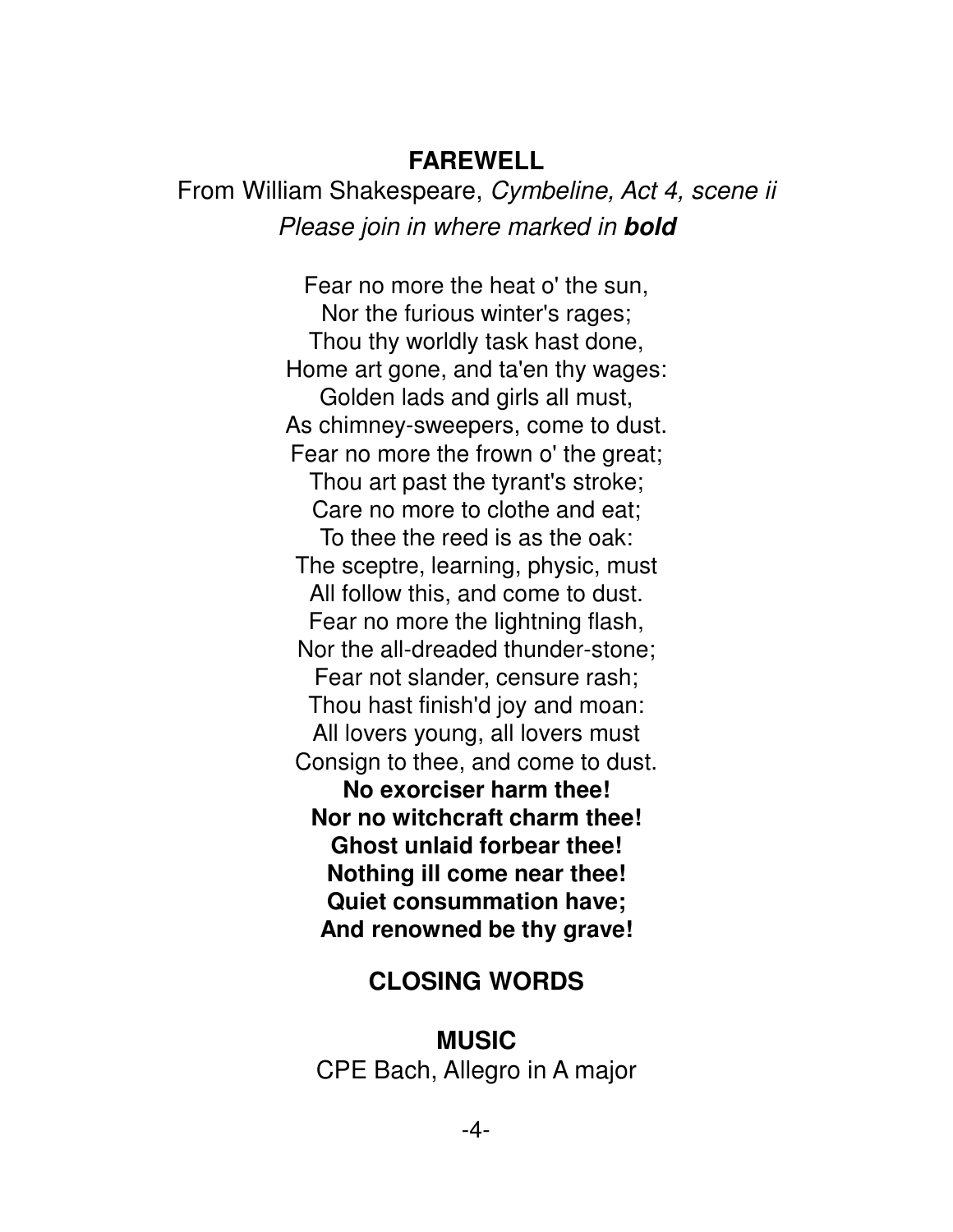